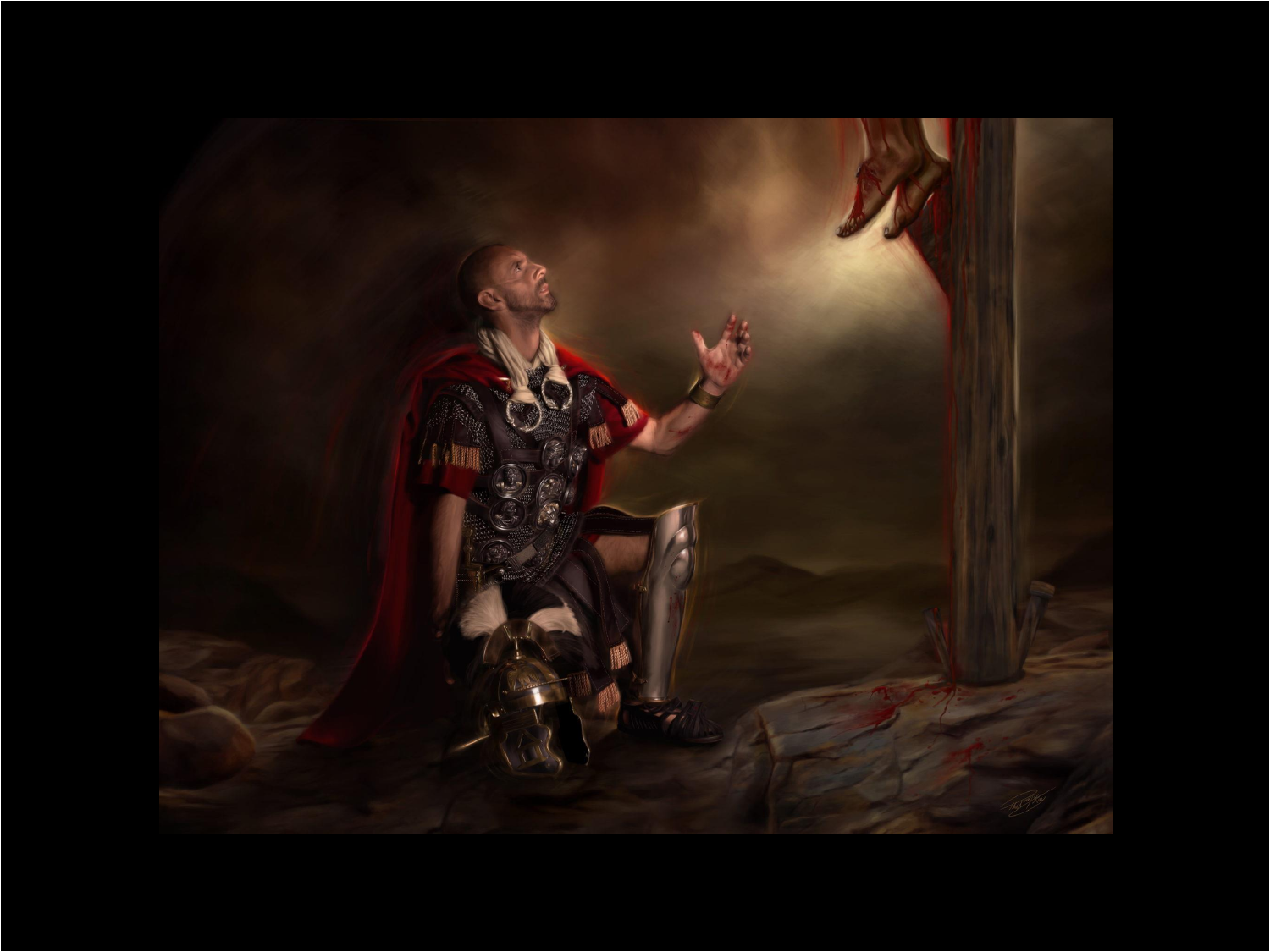

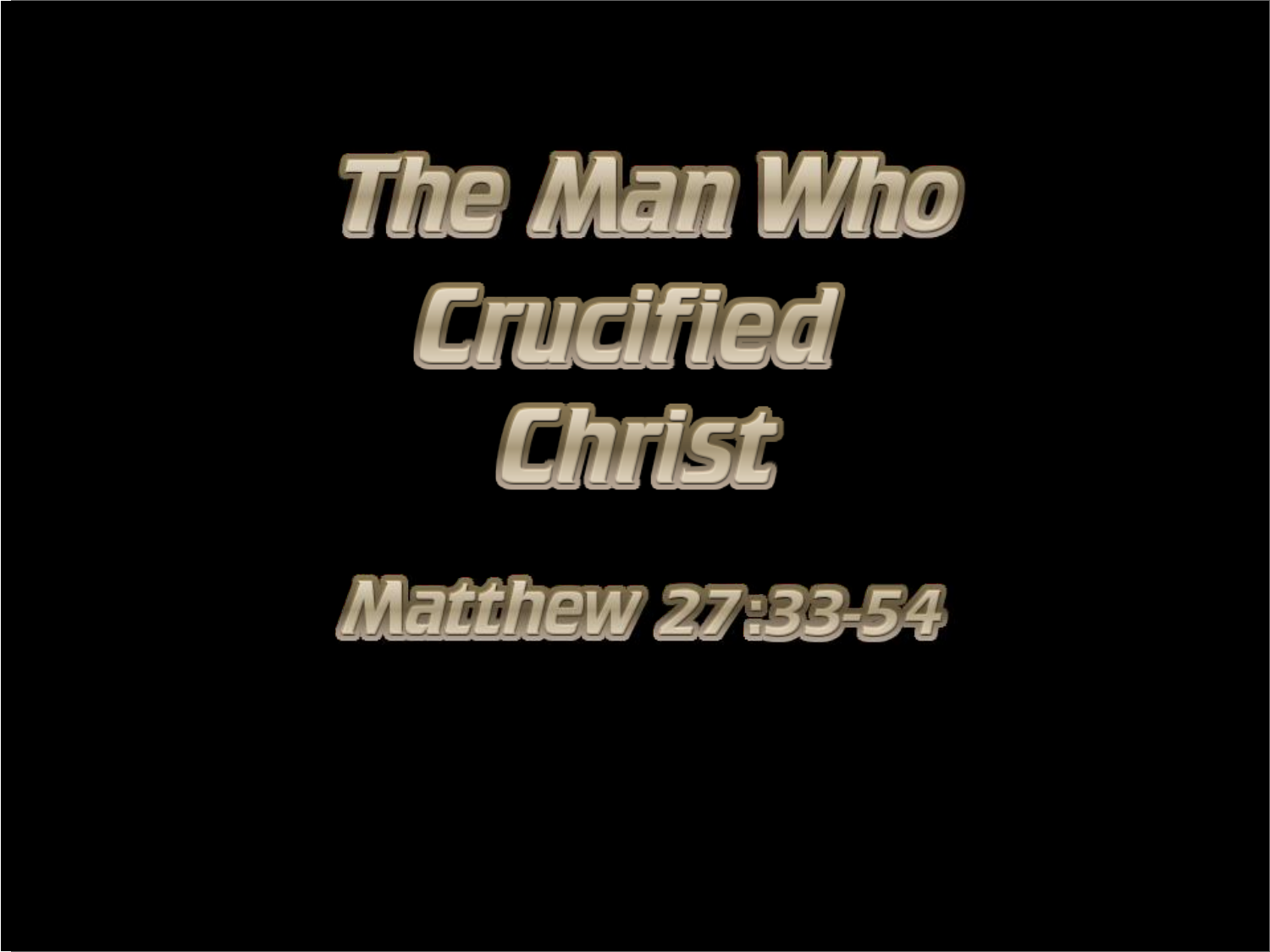#### **Matthew 27:33-54**

**33 And when they were come unto a place called Golgotha, that is to say, a place of a skull, 34 They gave him vinegar to drink mingled with gall: and when he had tasted thereof, he would not drink. 35 And they crucified him, and parted his garments, casting lots: that it might be fulfilled which was spoken by the prophet, They parted my garments among them, and upon my vesture did they cast lots. 36 And sitting down they watched him there; 37 And set up over his head his accusation written, THIS IS JESUS THE KING OF THE JEWS. 38 Then were there two thieves crucified with him, one on the right hand, and another on the left.**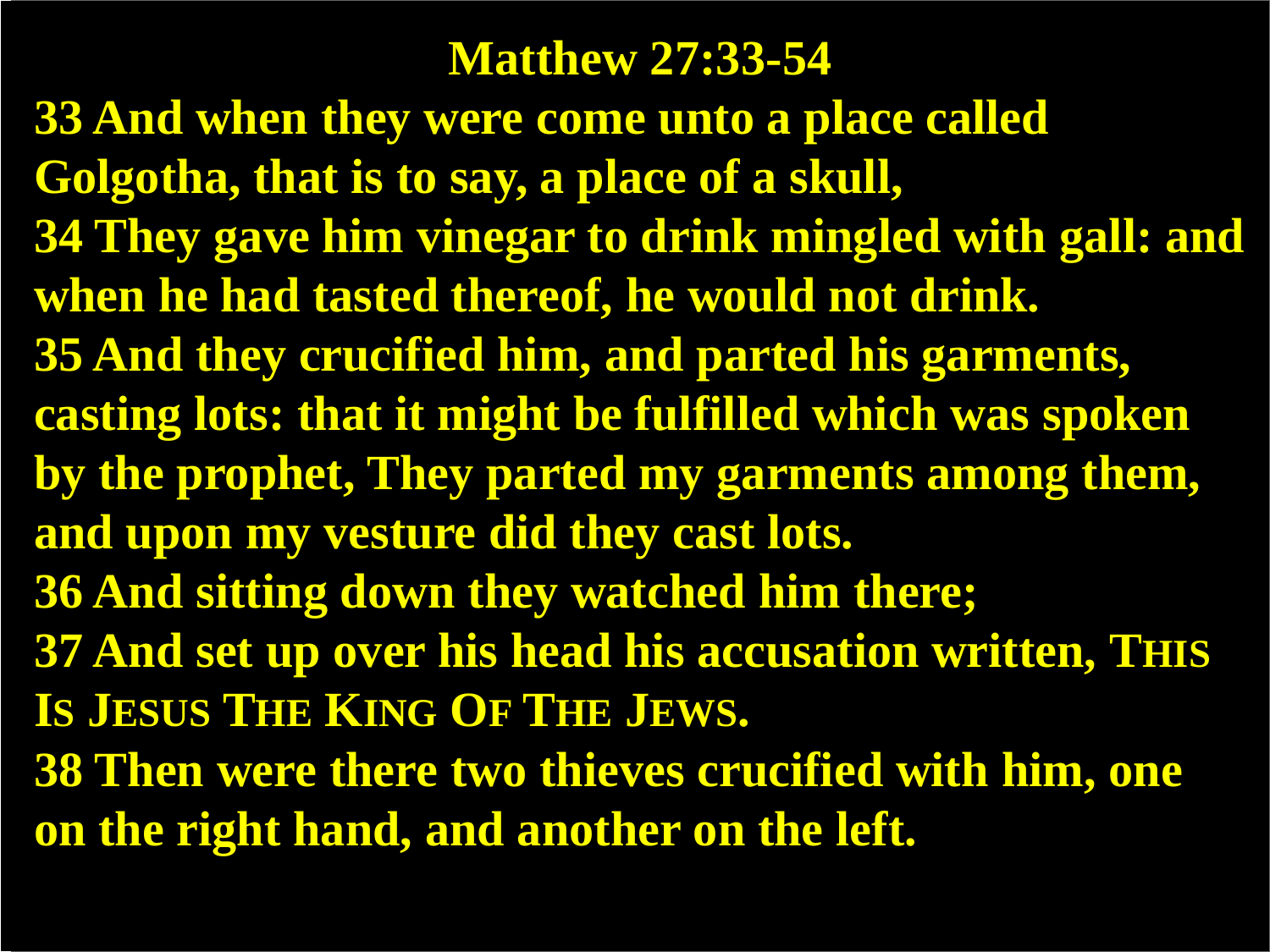#### **Matthew 27:33-54 - continued**

- **39 And they that passed by reviled him, wagging their heads,**
- **40 And saying, Thou that destroyest the temple, and buildest it in three days, save thyself. If thou be the Son of God, come down from the cross.**
- **41 Likewise also the chief priests mocking him, with the scribes and elders, said,**
- **42 He saved others; himself he cannot save. If he be the King of Israel, let him now come down from the cross, and we will believe him.**
- **43 He trusted in God; let him deliver him now, if he will have him: for he said, I am the Son of God.**
- **44 The thieves also, which were crucified with him, cast the same in his teeth.**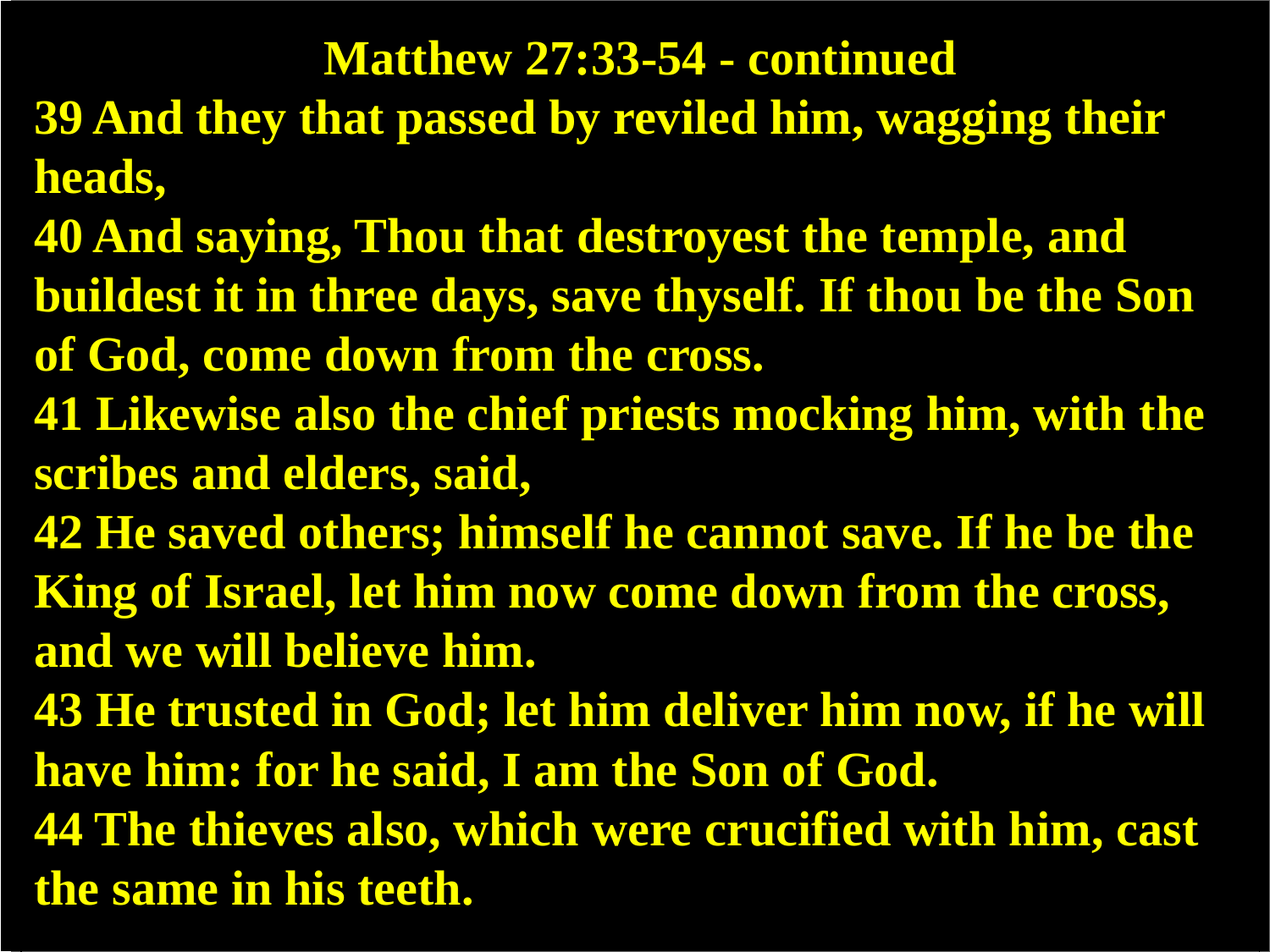**Matthew 27:33-54 - continued 45 Now from the sixth hour there was darkness over all the land unto the ninth hour. 46 And about the ninth hour Jesus cried with a loud voice, saying, Eli, Eli, lama sabachthani? that is to say, My God, my God, why hast thou forsaken me? 47 Some of them that stood there, when they heard that, said, This man calleth for Elias. 48 And straightway one of them ran, and took a spunge, and filled it with vinegar, and put it on a reed, and gave him to drink.**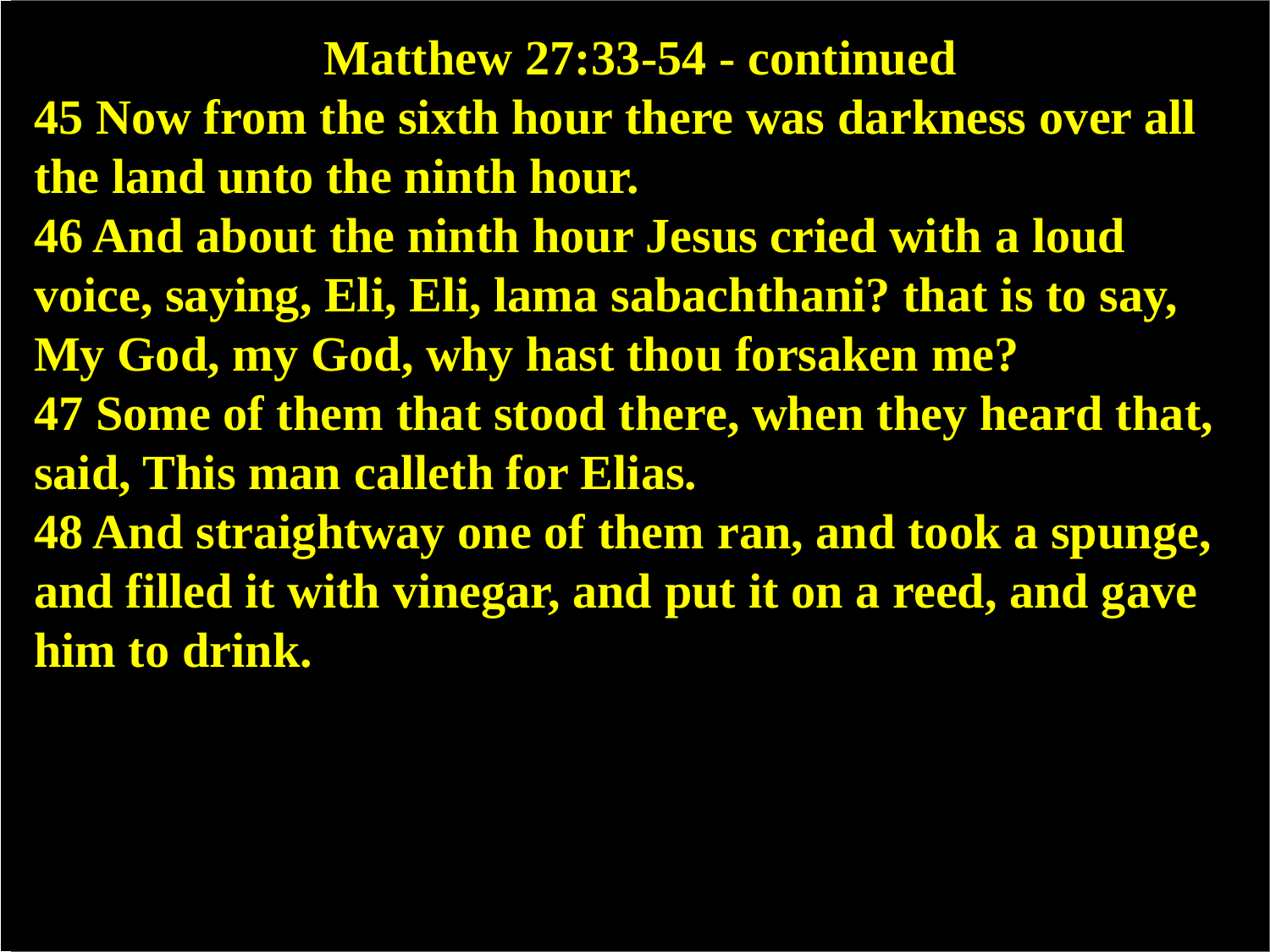#### **Matthew 27:33-54 - continued**

- **49 The rest said, Let be, let us see whether Elias will come to save him.**
- **50 Jesus, when he had cried again with a loud voice, yielded up the ghost.**
- **51 And, behold, the veil of the temple was rent in twain from the top to the bottom; and the earth did quake, and the rocks rent;**
- **52 And the graves were opened; and many bodies of the saints which slept arose,**
- **53 And came out of the graves after his resurrection, and went into the holy city, and appeared unto many.**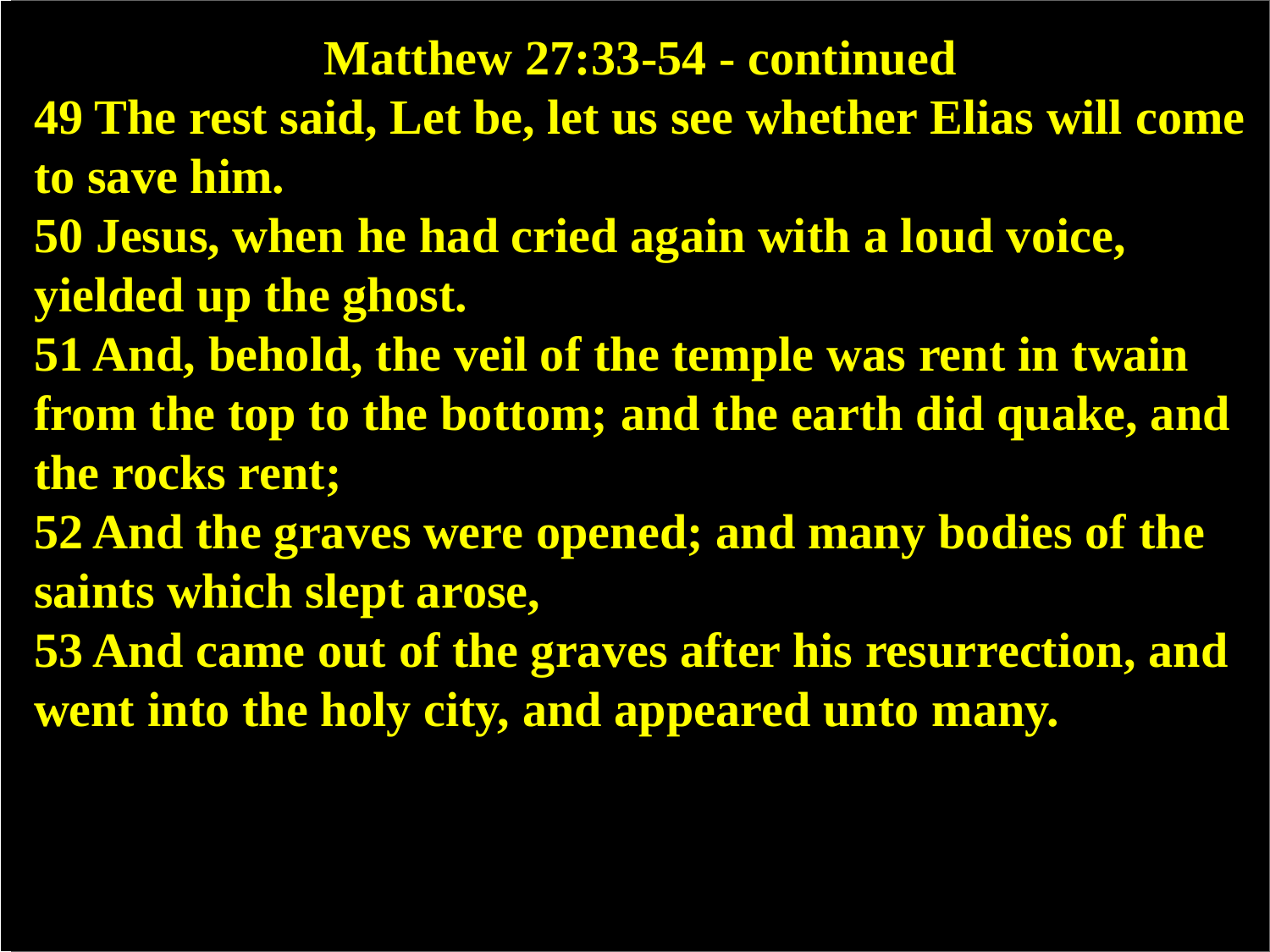**Matthew 27:33-54 - continued 54 Now when the centurion, and they that were with him, watching Jesus, saw the earthquake, and those things that were done, they feared greatly, saying, Truly this was the Son of God.**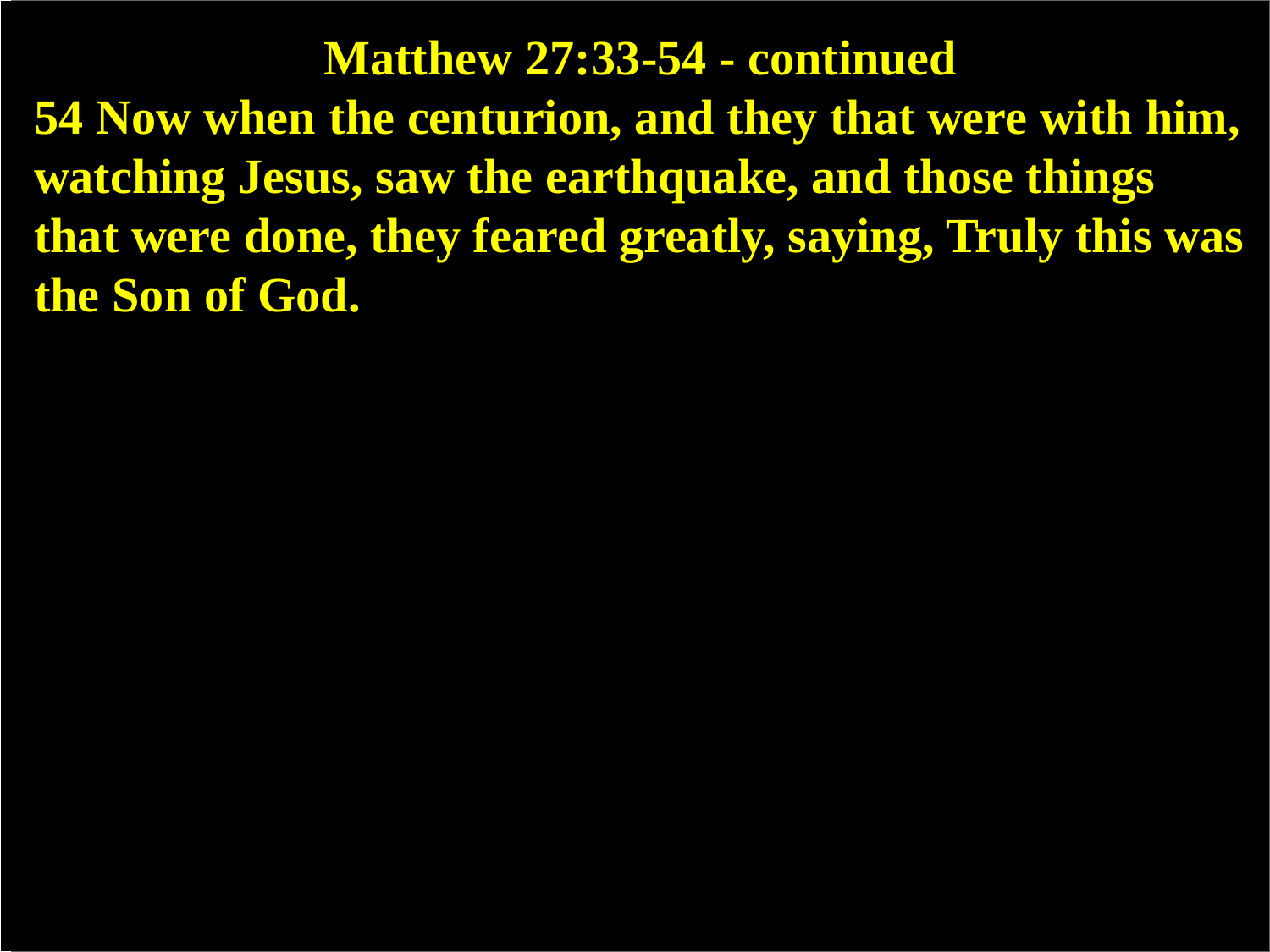#### **A. He endorsed the world's verdict I. Crucifying Christ**

- **1. He was at the place of judgment (v 33)**
- **2. He followed the ritual of judgment (v 34)**
- **3. He took advantage of the judgment (v 35)**
- **4. He watched the process of judgment (v 36)**
- **5. He read the proclamation of judgment (v 37)**
- **6. He saw the companions of judgment (v 38)**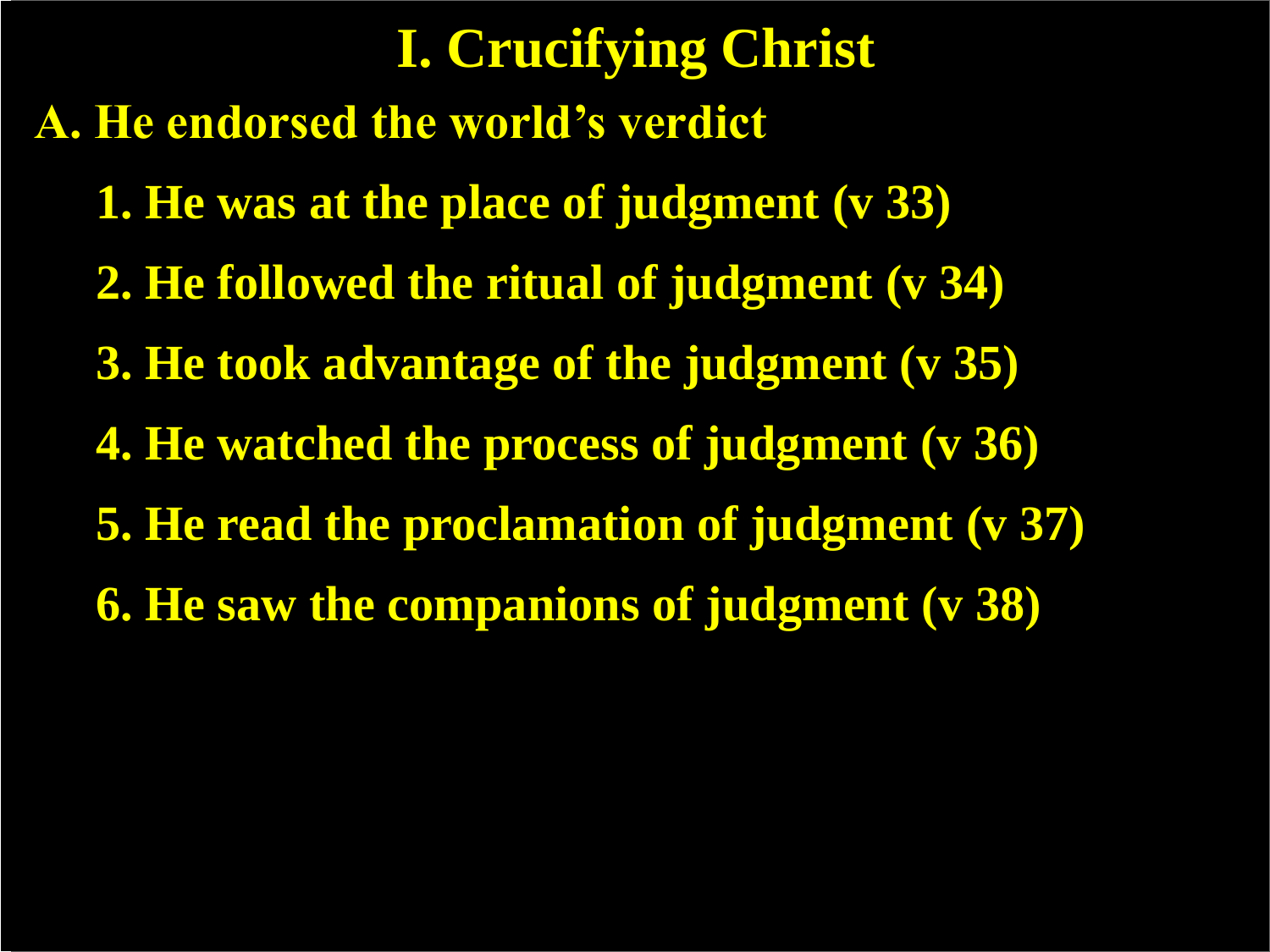**Never before had he seen such …**

- **A. Personality**
- **1 Peter 2:23**

**Who, when he was reviled, reviled not again; when he suffered, he threatened not; but committed himself to him that judgeth righteously:**

**Luke 23:34**

**Then said Jesus, Father, forgive them; for they know not what they do. And they parted his raiment, and cast lots.**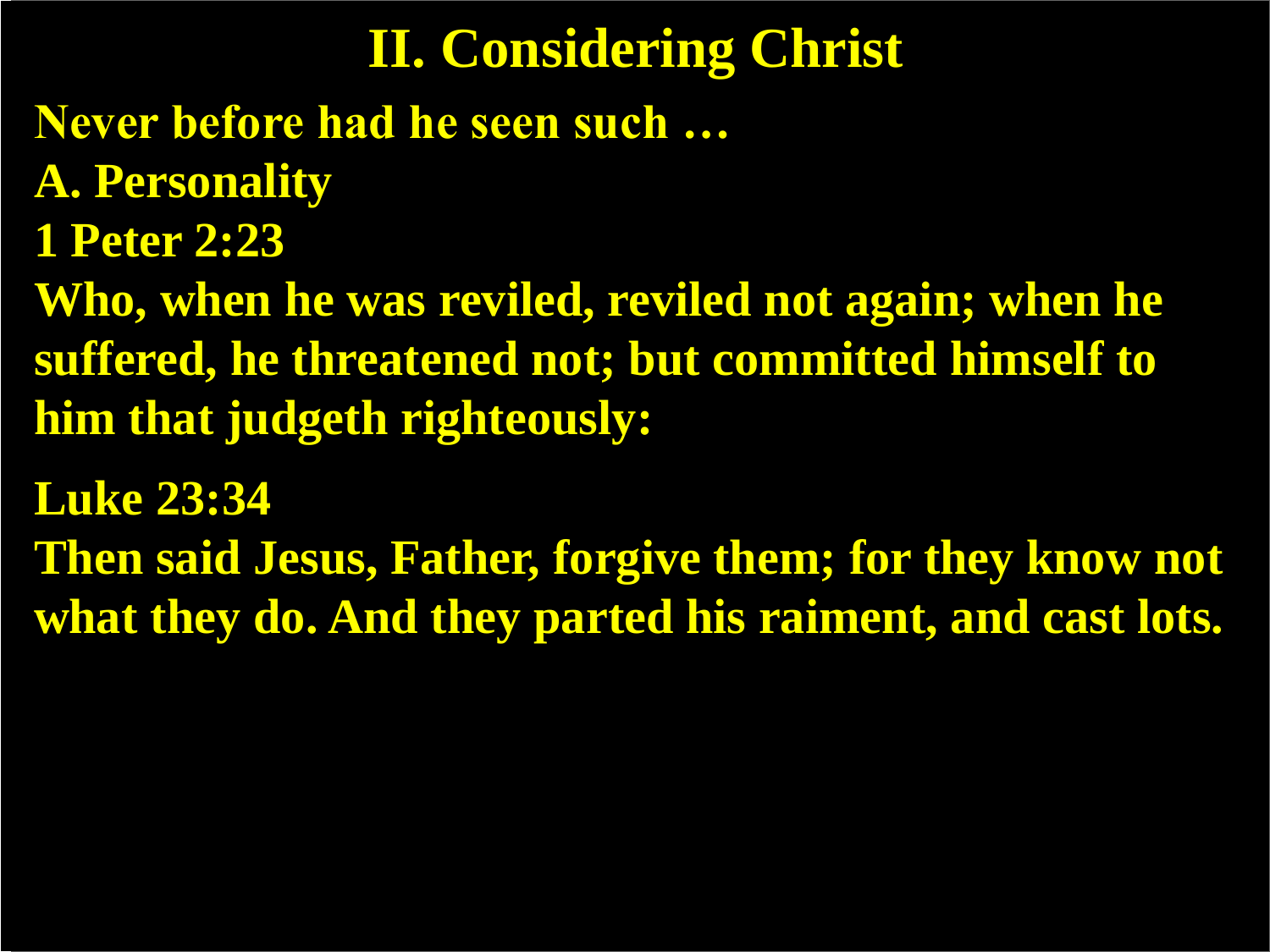**B. Pain (v 46, 50)**

 **1. That was extreme (v 46, 50)**

 **2. That was known ahead of time Mark 8:31**

**And he began to teach them, that the Son of man must suffer many things, and be rejected of the elders, and of the chief priests, and scribes, and be killed, and after three days rise again.**

 **3. That was necessary**

**1 Peter 3:18**

**For Christ also hath once suffered for sins, the just for the unjust, that he might bring us to God, being put to death in the flesh, but quickened by the Spirit:**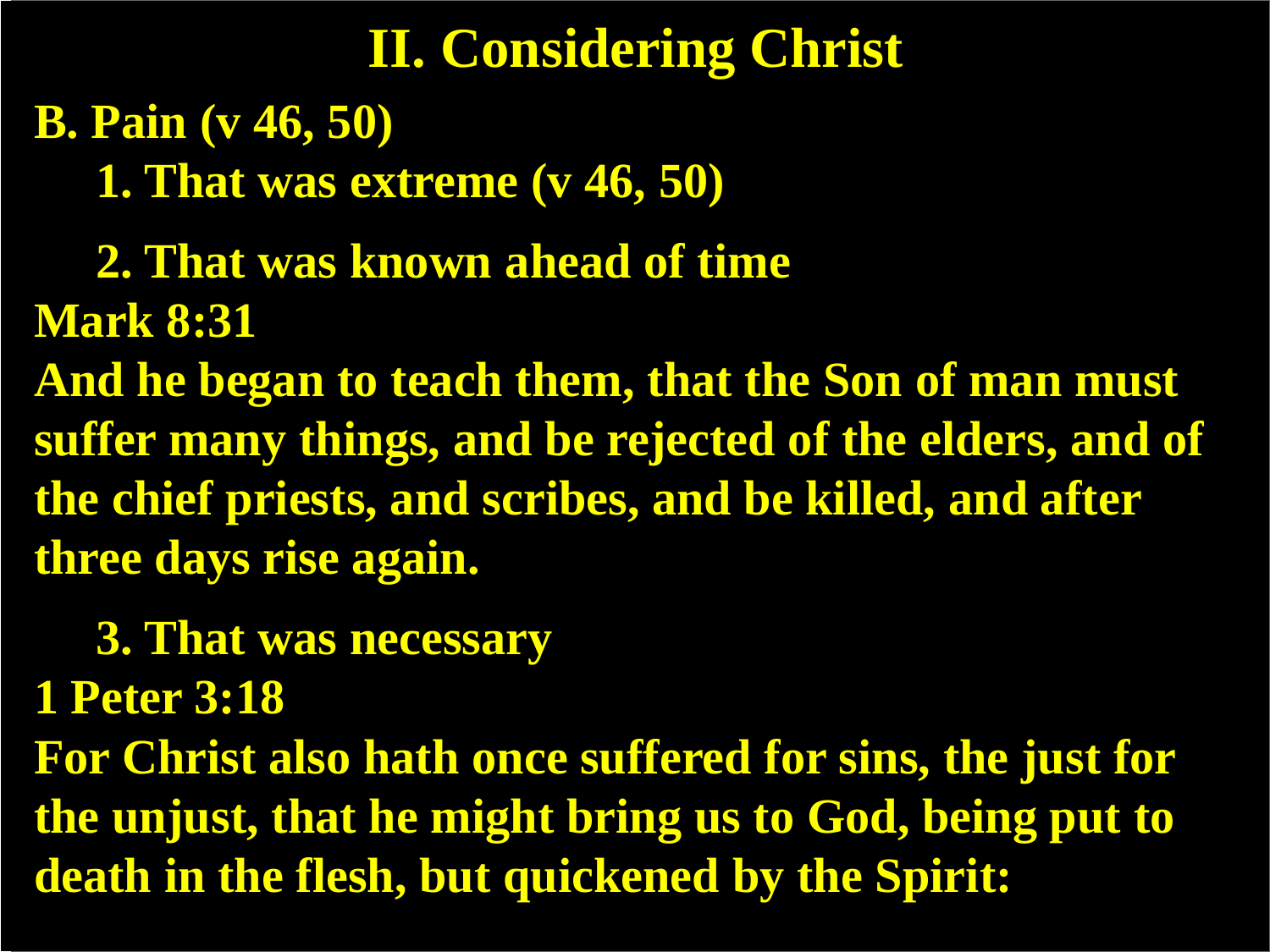**C. Power** 

 **1. There was darkness over all the land Matthew 16:1 The Pharisees also with the Sadducees came, and tempting desired him that he would shew them a sign from heaven.**

 **2. The rocks were rent Luke 19:40 And he answered and said unto them, I tell you that, if these should hold their peace, the stones would immediately cry out.**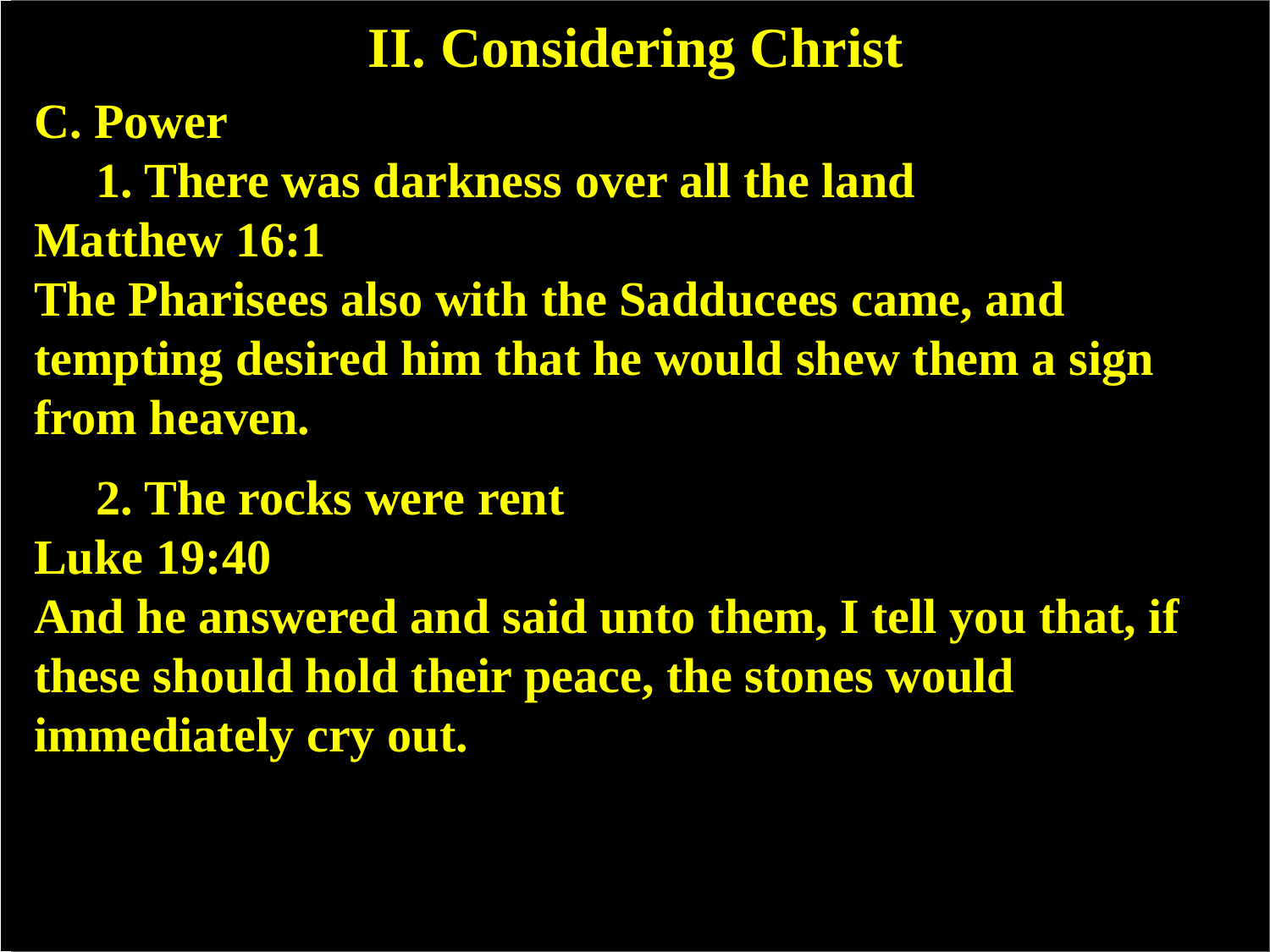**C. Power** 

 **3. The graves burst open**

**John 11:25**

**Jesus said unto her, I am the resurrection, and the life: he that believeth in me, though he were dead, yet shall he live:**

 **4. The Temple veil was rent asunder**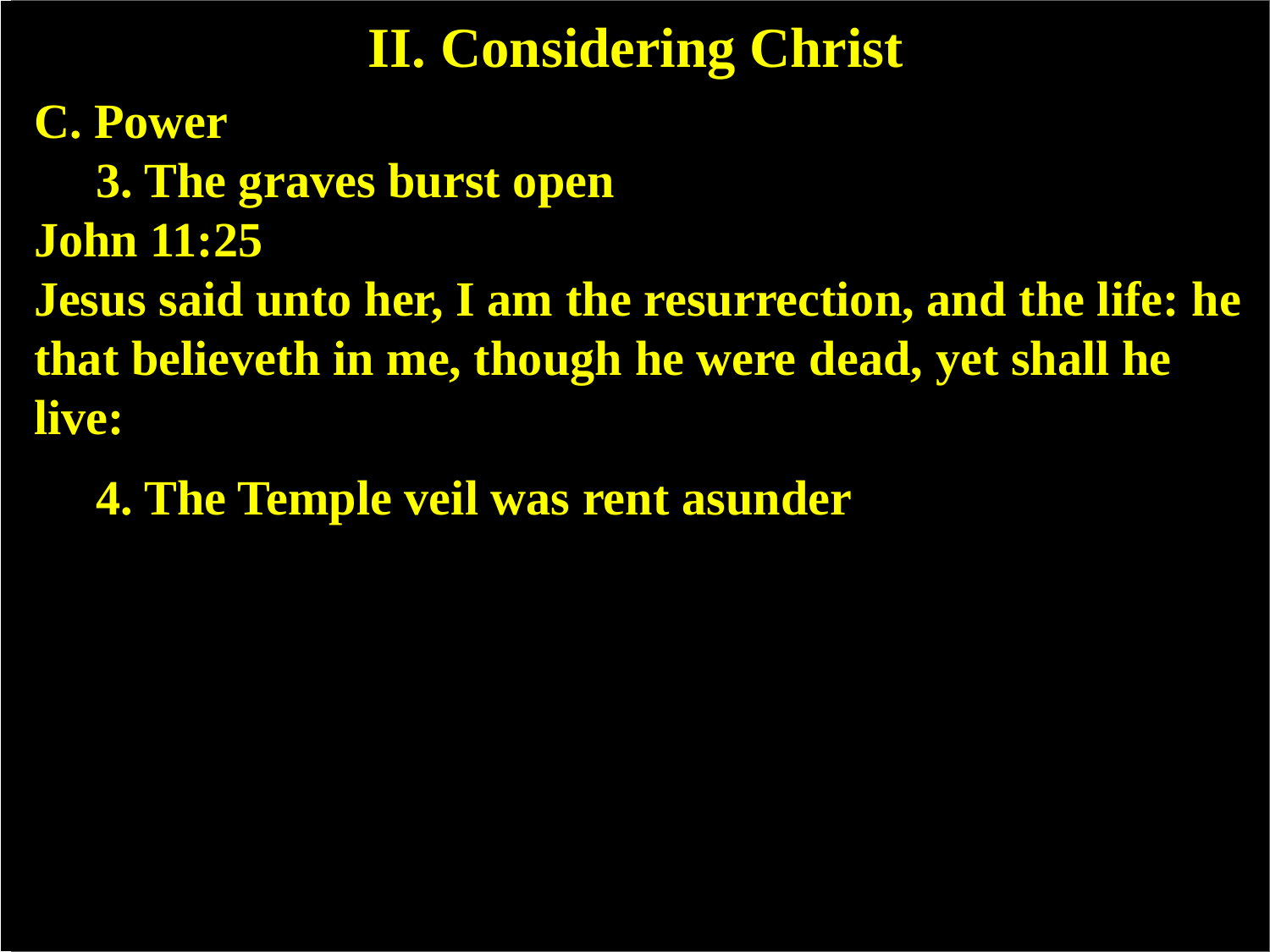# **III. Confessing Christ**

**"Truly this was the Son of God."**

- **A. A confession in the presence of Christ Philippians 2:10-11**
- **10 That at the name of Jesus every knee should bow, of things in heaven, and things in earth, and things under the earth;**
- **11 And that every tongue should confess that Jesus Christ is Lord, to the glory of God the Father.**
- **B. A confession for the salvation of Christ Romans 10:9**
- **That if thou shalt confess with thy mouth the Lord Jesus, and shalt believe in thine heart that God hath raised him from the dead, thou shalt be saved.**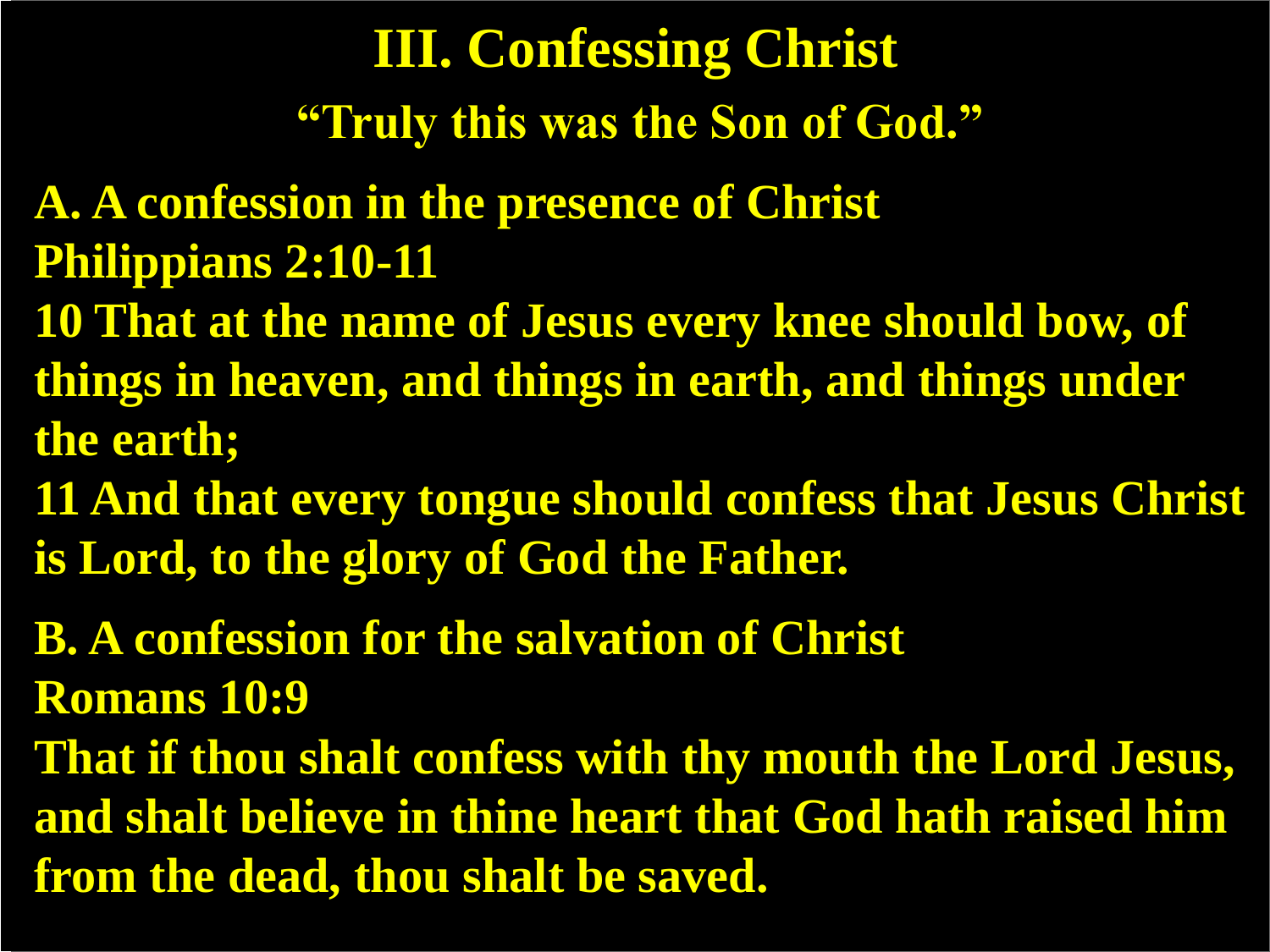**"Truly this was the Son of God." C. A confession that must be meaningful Luke 12:8 Also I say unto you, Whosoever shall confess me before men, him shall the Son of man also confess before the angels of God: III. Confessing Christ**